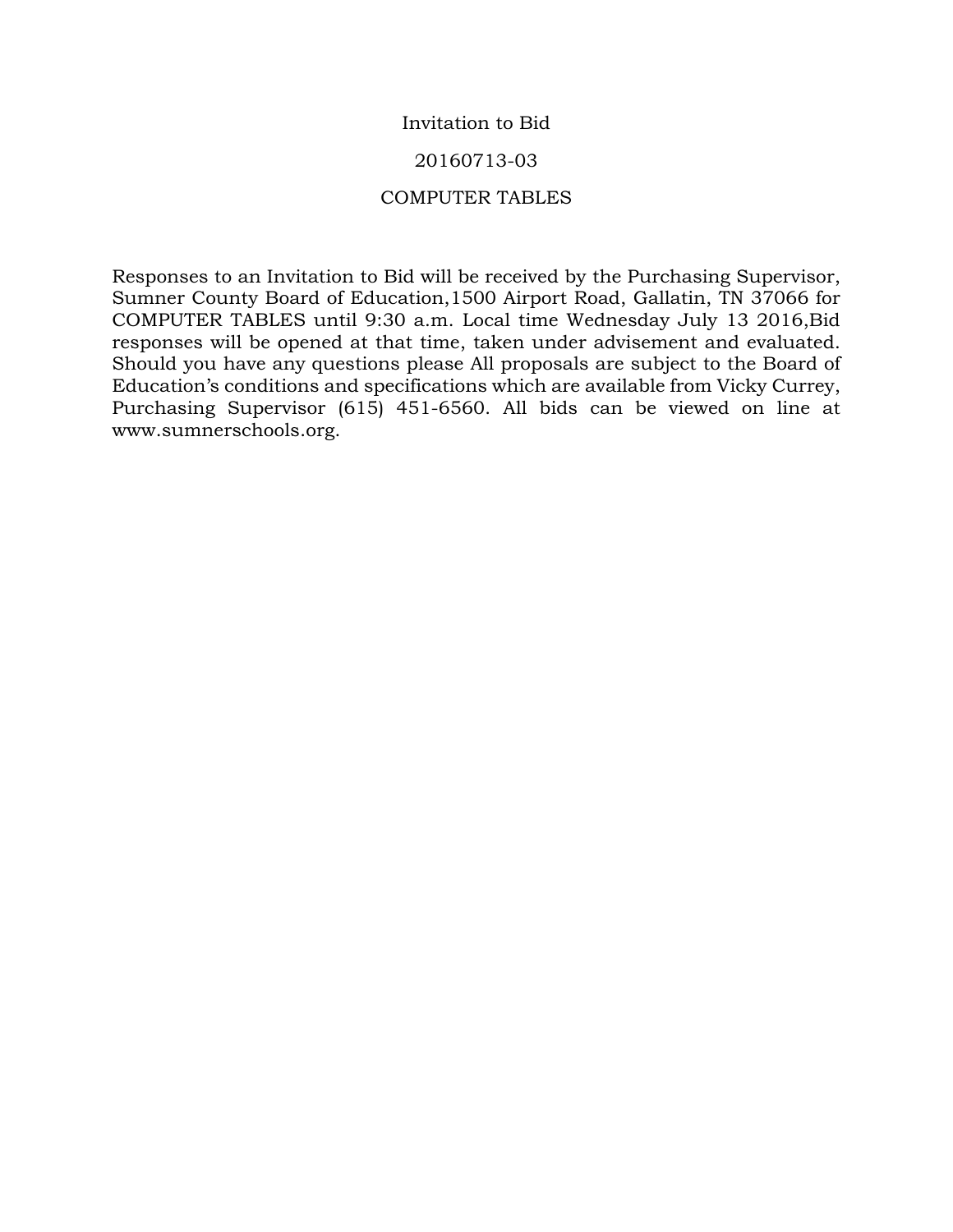#### **NOTICE TO RESPONDENTS**

Responses to an Invitation to Bid will be received by the Purchasing Coordinator in the SUPORT SERVICE FACILITY CONFERENCE ROOM, Sumner County Board of Education, 1500 Airport Road Gallatin, TN 37066. They will be received until **9:30 A.M. Local Time Wednesday July 13,2016** for **COMPUTER TABLES**, at which time the responses will be opened, taken under advisement and evaluated. *BIDS WILL BE POSTED ON www.sumnerschools.org*

#### **GENERAL REQUIREMENTS AND CONDITIONS**

- 1. The Sumner County Board of Education reserves the right to accept or reject any and/or all responses in whole or in part, and to waive informalities therein.
- 2. Any responses received after the scheduled closing time for the receipt for responses will not be considered.
- 3. If a mistake is discovered after the responses are received, only the Sumner County Board of Education may allow the respondent to withdraw the entire response.
- 4. Partial payments will not be approved unless justification for such payment can be shown. Terms will be net 30 days.
- 5. Payment will not be made until the said **COMPUTER TABLES** are inspected and approved as meeting all specifications by persons appointed by the Sumner County Board of Education.
- 6. Responses submitted must be in a sealed envelope and marked on the outside as follows: **RESPONSE: 20160713-03 COMPUTER TABLES DEADLINE: 9:30 A.M. WEDNESDAY JULY 13, 2016**
- 7. Facsimile responses will not be considered.
- 8. If a successful bidder violates any terms of their bid, the contract, school board policy or any law they may be disqualified from bidding for a period of two years for minor violations or longer for major violations. Bids from disqualified bidders will not be accepted during the period of disqualification.
- 9. Prices quoted on the response (if any) are to be considered firm and binding until the said **COMPUTER TABLES** are in the possession of the Sumner County Board of Education.
- 10. No purchase or contract is authorized or valid until the issuance of a Board Purchase Order in accordance with Board Policy. No Board Employee is authorized to purchase equipment, supplies or services prior to the issuance of such a Purchase Order.
- 11. Any deviation from these stated terms, specifications and conditions must be coordinated with and approved in writing by the Purchasing Coordinator, Vicky Currey (615) 451-6560.
- 12. All bids that exceed \$25,000 must have the Company Name, License Number, Expiration Date thereof and License Classification of Contractor listed on outside of sealed envelope. As required by State of Tennessee Code Annotated 62-6-119.
- 13. The awarded bidder will be required to post a performance and payment bond in the amount of 25% of the contract price if it exceeds \$100,000 as stated by State of Tennessee Code Annotated 12-4-201.
- 14. If the project cost in excess of \$25,000 a performance bond must be secured by the requesting party in an amount equal to the market improvement value.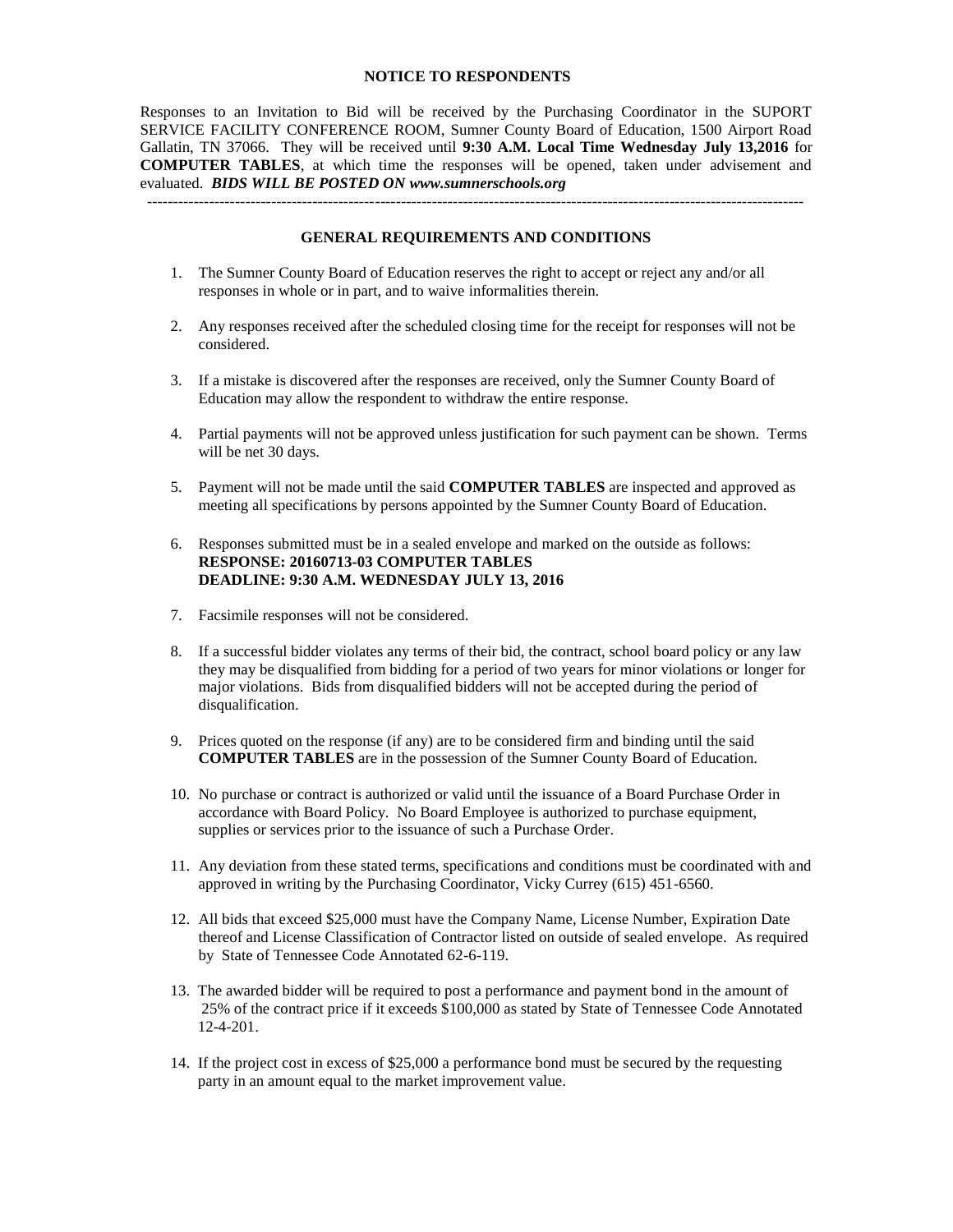

# *Sumner County Board of Education*

**Del R. Phillips III, Ph.D. Director of Schools 695 East Main Street Gallatin, TN 37066-2472 Phone: (615) 451-5200 Fax: (615) 451-5216** 

# **Computer Tables**

The Sumner County Board of Education is soliciting bids for computer tables. All vendors are required to include the cost of delivery and installation in the price of the tables. Prices are to be firm and valid from July 1, 2016 – December 31, 2016. Quantity is only an estimate, more or less may be purchased at any time.

Specifications

| Oty. 120 | Equal to or better than Paragon SCT60                           |
|----------|-----------------------------------------------------------------|
|          | 24" deep computer training table with solid apron frame design. |
|          | $1\frac{1}{4}$ high pressure laminate with heavy duty molding   |
|          | 16 gauge steel tubular apron                                    |
|          | 14 gauge steel 1 1/2" adjustable single post legs.              |
|          | J-channel wire chase.                                           |

Price/table

COMPANY NAME: \_\_\_\_\_\_\_\_\_\_\_\_\_\_\_\_\_\_\_\_\_\_\_\_\_\_\_\_\_\_\_\_\_\_\_\_

 $\mathcal{L}_\text{max}$  and  $\mathcal{L}_\text{max}$  and  $\mathcal{L}_\text{max}$  and  $\mathcal{L}_\text{max}$  and  $\mathcal{L}_\text{max}$ 

 $\mathcal{L}_\text{max}$ 

ADDRESS: \_\_\_\_\_\_\_\_\_\_\_\_\_\_\_\_\_\_\_\_\_\_\_\_\_\_\_\_\_\_\_\_\_\_\_\_

PHONE:

# SIGNATURE OF AUTHORIZED COMPANY REPRESENTATIVE: DATE

 $\_$  , and the contribution of the contribution of  $\mathcal{L}_\mathcal{A}$  , and the contribution of  $\mathcal{L}_\mathcal{A}$ 

 $E\text{-}{\text{MAIL}}$